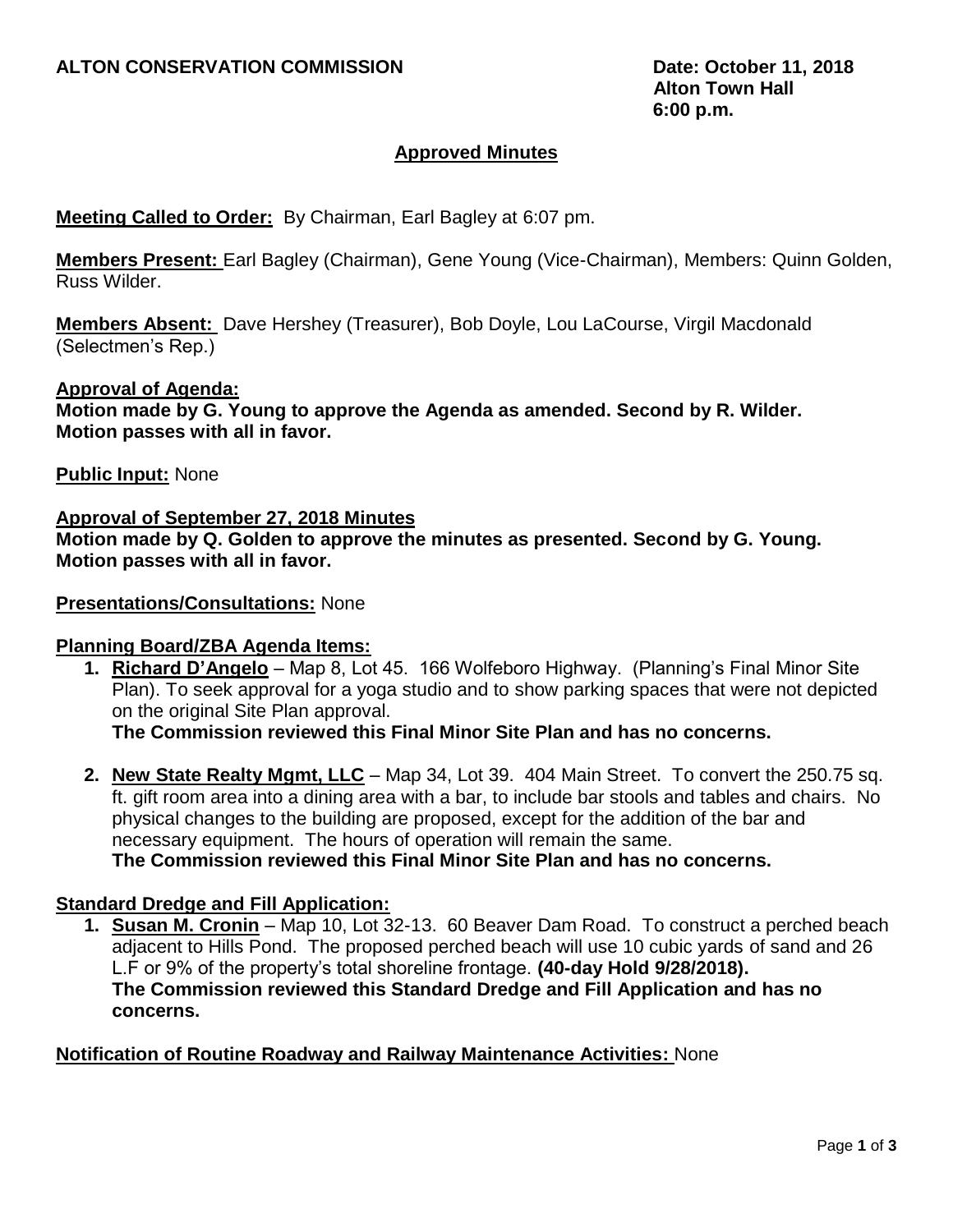# **Permit by Notification:**

- **1.** Alton Highway Dept. (Ken Roberts) Map 31, Lot 17. Jones Field Road. Proposing to replace the deteriorating crib on a footbridge that crosses the Merrymeeting River in Alton, NH. Some of the timbers have shifted out of place and/or are rotting, causing loss of support for the footbridge. The replacement of these timbers will be done in-kind and will result in no reconfiguration of the crib. **(Chairman Earl Bagley signed on 10/4/2018).**
- **2. Mary H. Dunne, Trustee**  Map 21, Lot 21. 53 McLeod Road. Rebuild existing permanent "U" shaped crib dock and roof structure "in-kind" with no net impact. No work is proposed to the Dug-In Boathouse on site. The project will be surrounded with a turbidity curtain during work and until stabilization.

**The Commission reviewed this Permit by Notification and has no concerns.**

- **3. Michael & Susan Mead** Map 42, Lot 4. 157 Trask Side Road. Re-set (2) existing 6x6 cribs pushed by the ice and re-set dock. **The Commission reviewed this Permit by Notification and has no concerns.**
- **4. Vincent & Julie Murray** Map 58, Lot 5-12, 100 Timber Ridge Road. Repair existing breakwater and dockage, "in-kind". **The Commission reviewed this Permit by Notification and has no concerns.**

## **Minimum Impact Expedited:** None

## **Shoreland Permit Application:**

**1. A & J Realty Trust, William K. Ashford** – Map 63, Lot 38. 16 Interlaken Road. Project consists of razing the existing 18' x 19' House and then excavate, form, and pour a new concrete foundation for a new 20' x 24' house over generally the existing footprint area of the existing structure. A 12' x 20' deck is proposed off the front of the new house. The proposed new house will be constructed approx. one foot further back from the reference line to make the structure more nearly conforming. Impacted area within the protected Shoreland: 980. Total sq. ft. of new impervious area: 320.

**The Commission reviewed this Shoreland Permit and commented that anything that is being proposed in this area including the deck should not be any closer to the reference line of the lake than the current building.**

- **2. Eric & Christine Johnson** Map 55, Lot 13. Roger Street. Construct a house, driveway, well, septic, retaining walls for the driveway dock. Impacted area within the protected Shoreland: 8,888. Total sq. ft. of new impervious area: 3,750. **The Commission reviewed this Shoreland Permit and has commented that the lot looks like it may contain a wetland and has decided to do a Site Visit, Saturday the 13th at 2:00.**
- **3. Michael Eastman** Map 73, Lot 37. 56 Sleeper's Island. 25' x 18' extension to the existing shed, 17' x 15' x 25' deck, 10' x 10' bunk Room, 6.2' x 5.3' bathroom, 70' x 4.5' stairs and temporary electrical box. Impact: 1,272.86', new impervious area: 1,184.86. **The Commission reviewed this Shoreland Permit and has commented that it doesn't have enough information on the impact of the project to the jurisdictional areas.**